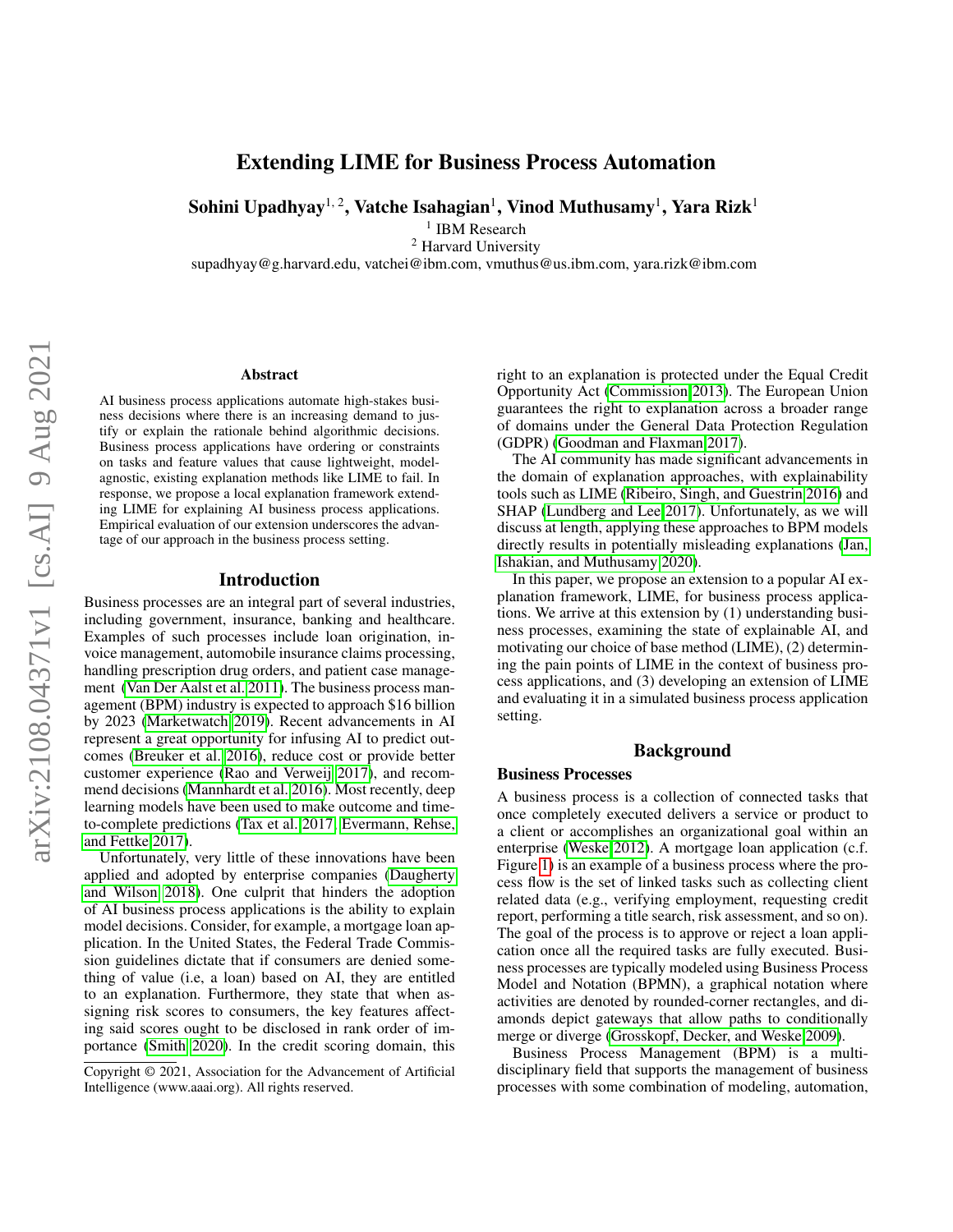<span id="page-1-0"></span>

Figure 1: Example of a mortgage loan application process.

execution, control, measurement and optimization. BPM involves business activity flows (workflows), systems, and people such as employees, customers and partners within and beyond the enterprise boundaries.

## Explainable AI

Approaches in explainable AI exhibit various properties [\(Lipton 2016\)](#page-4-7). Some methods are amenable to explanation because they are inherently transparent. In this family of methods, the entire model process or its components are intuitively understandable, like in the case of decision trees or linear models. Other techniques provide post-hoc explanations by extracting information from models that may or may not be inherently transparent themselves. Post-hoc explanations are appealing in deployed applications as they don't require retraining. These techniques feature prominently across the range of explainable AI products and toolkits, including IBM's AI Explainability 360 [\(IBM 2019\)](#page-4-8), Microsoft's Azure [\(Microsoft 2020\)](#page-5-9), and Google's Explainable AI [\(Google 2020\)](#page-4-9). Amongst post-hoc approaches, model agnostic methods like LIME and SHAP are particularly flexible as they don't require access to internal model parameters nor knowledge of the model type [\(Ribeiro, Singh, and](#page-5-6) [Guestrin 2016;](#page-5-6) [Lundberg and Lee 2017\)](#page-5-7). We focus our attention towards LIME as it is the more computationally efficient of the two, with the hopes of adapting and assessing the extension we develop in this paper to both methods in future work. At a high level, LIME constructs explanations by sampling a neighborhood around a data sample and prediction of interest, and training a linear model that mirrors the unknown global model on that neighborhood. The feature coefficients of that linear model are then presented as an explanation of the prediction. As such, on its own, LIME can only provide local explanations. However, methods like MAME and submodular pick can aggregate LIME explanations for multi-level and global model explanations respectively [\(Ramamurthy et al. 2020;](#page-5-10) [Ribeiro, Singh, and](#page-5-6) [Guestrin 2016\)](#page-5-6).

# Explaining BPM Applications

One major weakness of LIME lies in its local neighborhood construction. LIME generates neighborhood samples by perturbing features independently, even when features are not independent. [\(Slack et al. 2019\)](#page-5-11) illustrates that LIME samples can be distributed differently than the true data and exploits this difference for adversarial attacks. [\(Kumar](#page-4-10) [et al. 2020\)](#page-4-10) notes that this out-of-distribution scenario can be problematic even outside of targeted attack settings. Due to its sampling procedure, LIME samples can take on feature values, or combinations of feature values, that are independently or jointly improbable or even impossible, forcing the local linear model to extrapolate to new parts of the feature space.

This application-agnostic sampling can result in a local linear model that doesn't faithfully reflect the unknown target model that we seek to explain. This is particularly pernicious in the BPM setting as there are often business process rules underpinning feature values and relationships, making LIME samples more prone to being out-of-distribution. For example, in loan approval settings, features like *Credit* and *Risk* are inversely correlated; LIME samples could include cases where both are very high or low, scenarios impossible in real life that the target model we are trying to explain may not have seen in training nor handle consistently. In other domains, delays in processing orders are typically correlated with process reworks.

Another example is with models that predict the path or outcome of a partial execution of a business process [\(Ca](#page-4-11)margo, Dumas, and González-Rojas 2019). Some of these models, such as those based on LSTMs, learn correlations between the ordering or timing of the activities in the process and the target feature. Perturbations of the timestamp or duration features of these activities can result in activity orderings that violate the process definition or are unlikely to occur.

This phenomena is not limited to these settings as there are many other settings where such correlations exists. With this in mind, we refer to any prior knowledge about the distribution of BPM data as a business process rule.

The full impact of this out-of-distribution problem in the BPM domain is unknown due to the scarcity of case studies of applying LIME to BPM applications. [\(Wang et al. 2020\)](#page-5-12) creates a custom solution to explaining a credit risk scoring application by employing SHAP, a similar post-hoc explanation method like LIME, along with feature engineering that better encodes knowledge of an important feature. Notice that such knowledge also falls under the scope of business process rules. [\(Jan, Ishakian, and Muthusamy 2020\)](#page-4-5) hypoth-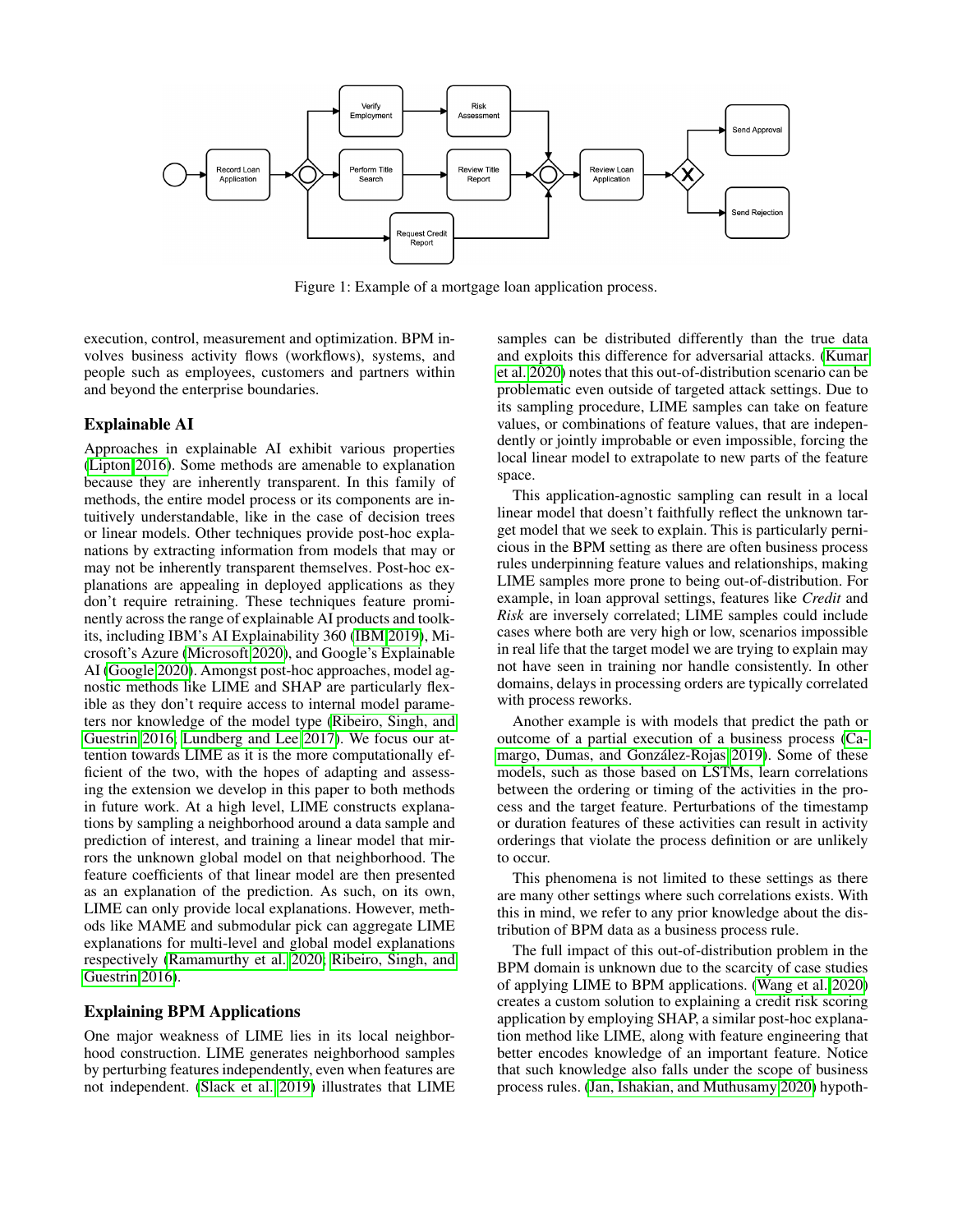<span id="page-2-0"></span>

Figure 2: LIME system with extension to specify sampling procedure

esize that the existence of BPM rules could pose a problem to LIME and suggest sampling according to these rules as a direction for solutions. We align this problem with LIME's known out-of-distribution problem and operationalize this suggestion, thereby formalizing an extension to LIME leveraging business process rules.

# Methodology

We extend LIME by modularizing its neighborhood sampling component and exposing it to subject matter experts to define on an application basis according to relevant business process rules. As summarized in Figure [2,](#page-2-0) for a data sample  $x_i$ , model M, and set of LIME hyperparameters  $H_L$ , LIME samples a random neighborhood around  $x_i$ , learns a local linear model mirroring the behavior of M on said neighborhood, and returns an explanation of  $E_i$  of the output of model  $M$  on  $x_i$  in terms of the learned local linear model feature coefficients. Our extension operates on the first step, enabling user specification of the sampling procedure.

We illustrate how this can be embodied and how this can mitigate the out-of-distribution problem in a simulation with the following data, business process rule, loan approval model, and explanation components.

#### Data

<span id="page-2-1"></span>

Figure 3: Data distribution

We simulate a loan approval dataset capturing the scenario where features *Credit* and *Risk* are inversely correlated. We fix  $\rho = -0.9$  as the correlation coefficient between *Credit* and *Risk* generate 10,000 samples from a bivariate

Gaussian distribution D with  $\mu = [0, 0]$  and  $\Sigma = \rho \mathbb{I}$ . Accordingly, each data sample  $x_i = [c_i, r_i]$  consists of a *Credit* feature  $c_i$  and *Risk* feature  $r_i$ . We assign a loan approval label  $y_i$  to each data sample  $x_i$  with the following rule

$$
y_i = \begin{cases} 1 & |c_i + r_i| < 1 \text{ and } |c_i - r_i| < 1 \\ 0 & |c_i + r_i| > = 1 \text{ and } |c_i - r_i| > = 1 \end{cases} \tag{1}
$$

This results in the dataset illustrated in Figure [3.](#page-2-1)

#### Business process rule

In this simulation, we take the full relationship between *Credit* and *Rule* to be known to the subject matter experts employing the explanation models. As *Credit* and *Risk* are the only features, we can say the business process rule underpinning this application is that  $x_i \sim \mathcal{N}(\mu, \Sigma)$  with  $\mu$  and Σ as defined above.

## Loan approval model

<span id="page-2-2"></span>

Figure 4: Loan approval predictions of model  $M$  on uniform random data points

One objective of this work is to assess LIME approaches in the presence of the out-of-distribution problem. Therefore, we formulate our loan approval model M such that it is highly accurate on samples that conform to the distribution in Figure [3](#page-2-1) and random on samples that do not conform to the distribution. This is as if a model performs well on real world, process conforming samples, and poorly on impossible, process non-conforming samples. Given the label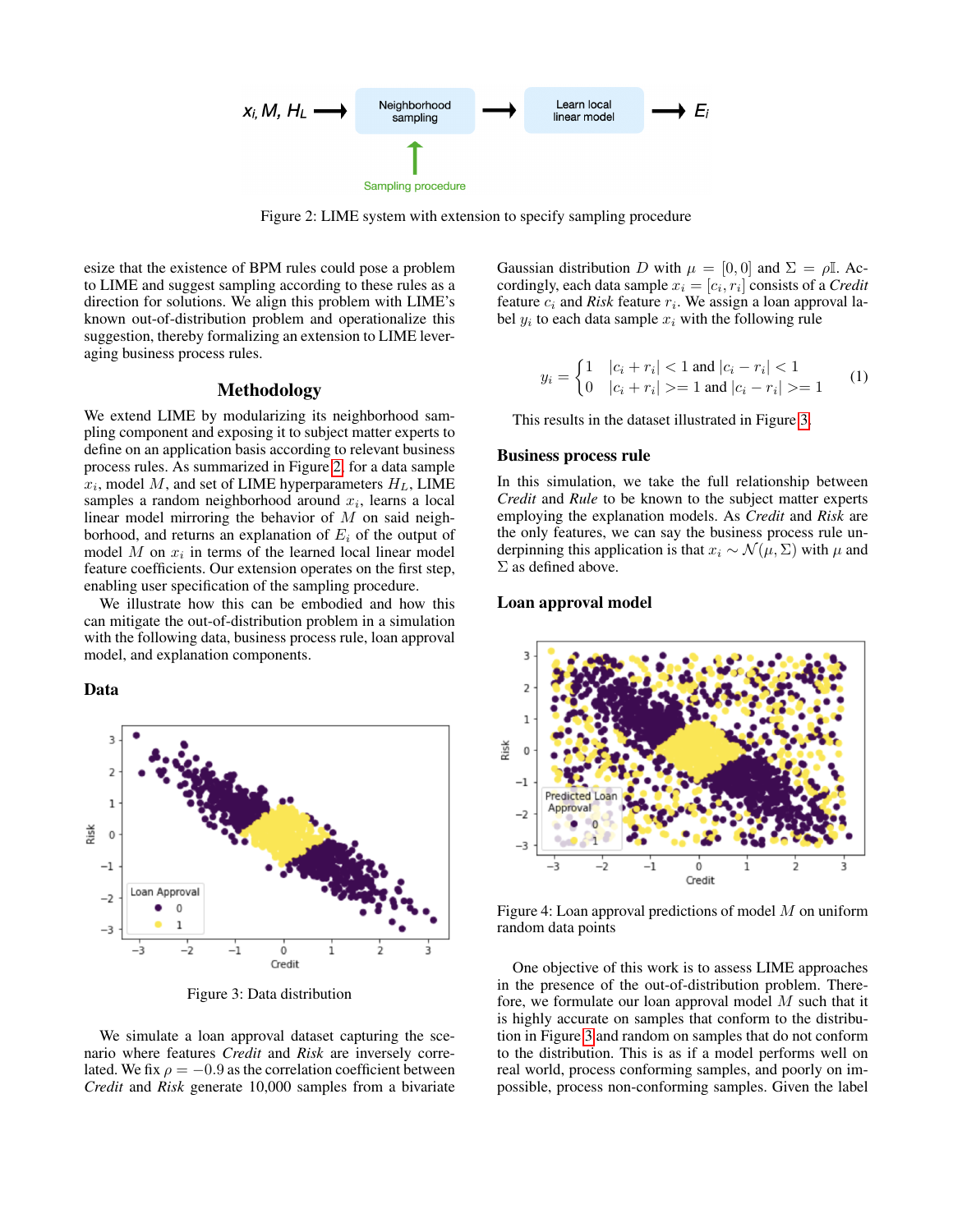<span id="page-3-2"></span>

Figure 5: Example LIME explanation

assignment function  $y_i$  as defined by Equation (1), the probability density function  $p(x)$  of D, and the Bernoulli distribution  $Ber(p)$ , we define our model as follows:

$$
M(x_i) = \begin{cases} y_i & p(x_i) > 0.01 \\ Ber(0.5) & p(x_i) < 0.01 \end{cases}
$$
 (2)

We illustrate the behavior of model  $M$  on a uniform range of data points in Figure [4.](#page-2-2) Observe that there is only a clearly delineated globally nonlinear but locally linear decision boundary for data points that fall within distribution D. As the in-distribution decision boundary follows the label assignment, it is defined in each quadrant as:

$$
I. 1 - Credit - Risk = 0 \tag{3}
$$

II. 
$$
1 + Credit - Risk = 0 \tag{4}
$$

III. 
$$
1 + Credit + Risk = 0
$$
 (5)

IV. 
$$
1 - Credit + Risk = 0
$$
 (6)

While real world BPM models are unlikely to be perfectly accurate on in-distribution, process conforming examples, the accuracy of a model should not significantly affect LIME as the true labels are not used in learning the local linear model. Real world BPM models are also unlikely to behave perfectly randomly on out-of-distribution, process nonconforming samples; they may behave randomly or systematically in a way that may obfuscate the decision boundary near neighboring process conforming samples to a greater or lesser degree. This means that the severity of the out-ofdistribution problem may vary on a per-application basis. We choose to study it with this simulation in the extreme case to better understand and improve on worse case behavior of LIME in BPM settings.

#### LIME explanations

As seen in Figure [2,](#page-2-0) LIME takes the data sample  $x_i$  and model  $M$  as input, and first samples a neighborhood  $N_i$ around  $x_i$ . The LIME library released by the authors of the original LIME paper defines  $N_i$  for continuous valued data differently depending on the choice of certain LIME hyperparameters  $\mu_i, \epsilon_i \in H_L$ .  $\mu_i$  dictates where to center the neighborhood and  $\epsilon_i$  determines what type of random noise to use [\(Ribeiro 2016\)](#page-5-13). Choices for  $\mu_i$  are centering around the sample,  $\mu_x$ , or around the training data mean,  $\mu_m$ . Choices for  $\epsilon_i$  are Gaussian noise,  $\epsilon_g$ , or LHS noise,  $\epsilon_l$ . Given these hyperparameters, each sample in  $N_i$  takes on the form

<span id="page-3-0"></span>
$$
x_i' = \mu_i + \epsilon_i \tag{7}
$$

Our extension allows us to specify new sampling rules based on the business process rules. Then given our business process rule that  $x_i \sim \mathcal{N}(\mu, \Sigma)$ , we can generate process aware samples directly based on the data distribution such that samples in  $N_i$  take on the form

<span id="page-3-1"></span>
$$
x_i' \sim \mathcal{N}(\mu, \Sigma) \tag{8}
$$

Once a neighborhood  $N_i$  is formed, whether via LIME's standard method as defined in Equation [7,](#page-3-0) or via process aware sampling, as defined in Equation [8,](#page-3-1) a local linear model  $f_i$  mirroring M on that neighborhood is found via the following optimization:

$$
f_i = \underset{f \in F}{\text{argmin}} \ \mathcal{L}(M, f, \pi_x) + \Omega(f) \tag{9}
$$

<span id="page-3-3"></span>Here  $F$  is the family of linear functions,  $\mathcal L$  is a weighted loss function,  $\pi_x = \pi_x(z)$  is a weight function measuring the proximity between  $x = x_i$  and any  $z = x'_i$ , and  $\Omega$  is a function penalizing complexity. These parameters are set when specifying  $H_L$ . Throughout our experiments, we fix  $F$  to be the family of logistic regression functions,  $\mathcal L$  to be weighted square loss, and  $\Omega$  to be  $L_2$  regression. We use [\(Ribeiro, Singh, and Guestrin 2016\)](#page-5-6) definition for  $\pi_x$ , where  $\pi_x(z)$  is an exponential kernel of the form

$$
\pi_x(z) = \exp\left(\frac{-D(x,z)^2}{\sigma^2}\right) \tag{10}
$$

for  $D, \sigma \in H_L$ , where D is a distance function and  $\sigma$  is referred to as kernel width. Intuitively,  $\sigma$  dictates how large the radius of  $N_i$  should be. We use [\(Ribeiro 2016\)](#page-5-13) default hyperparameter guidance for  $H_L$  unless specified explicitly otherwise.

The feature coefficients of  $f_i$  then dictate  $E_i$ . We enclose an example explanation  $E_i$  in Figure [5.](#page-3-2) The leftmost column refers to the predicted class probabilities of model M on  $x_i$ , in this case 1 for class 1. The middle column represents the feature coefficients of  $f_i$ ,  $-0.66$  and 0.69 for *Credit* and *Risk*, respectively. The rightmost column reminds us of values of  $x_i$ , in this example 0.41 for *Credit* and  $-0.51$  for *Risk*.

## Evaluation

Recall that our model  $M$  has a linear decision boundary in each quadrant on in-distribution, process conforming data points. Then, for a test set of our data, we have a ground truth local linear boundary of  $M$  defined by these quadrantwise linear components. We thus hope that LIME explanations result from local linear models that match these ground truth linear components. Accordingly, we measure the accuracy of LIME explanations using the coefficient mismatch metric [\(Lakkaraju, Orsov, and Bastani 2020\)](#page-4-12). In this setting, coefficient mismatch measures the average absolute differences between the coefficients of  $f_i$ , the learned local linear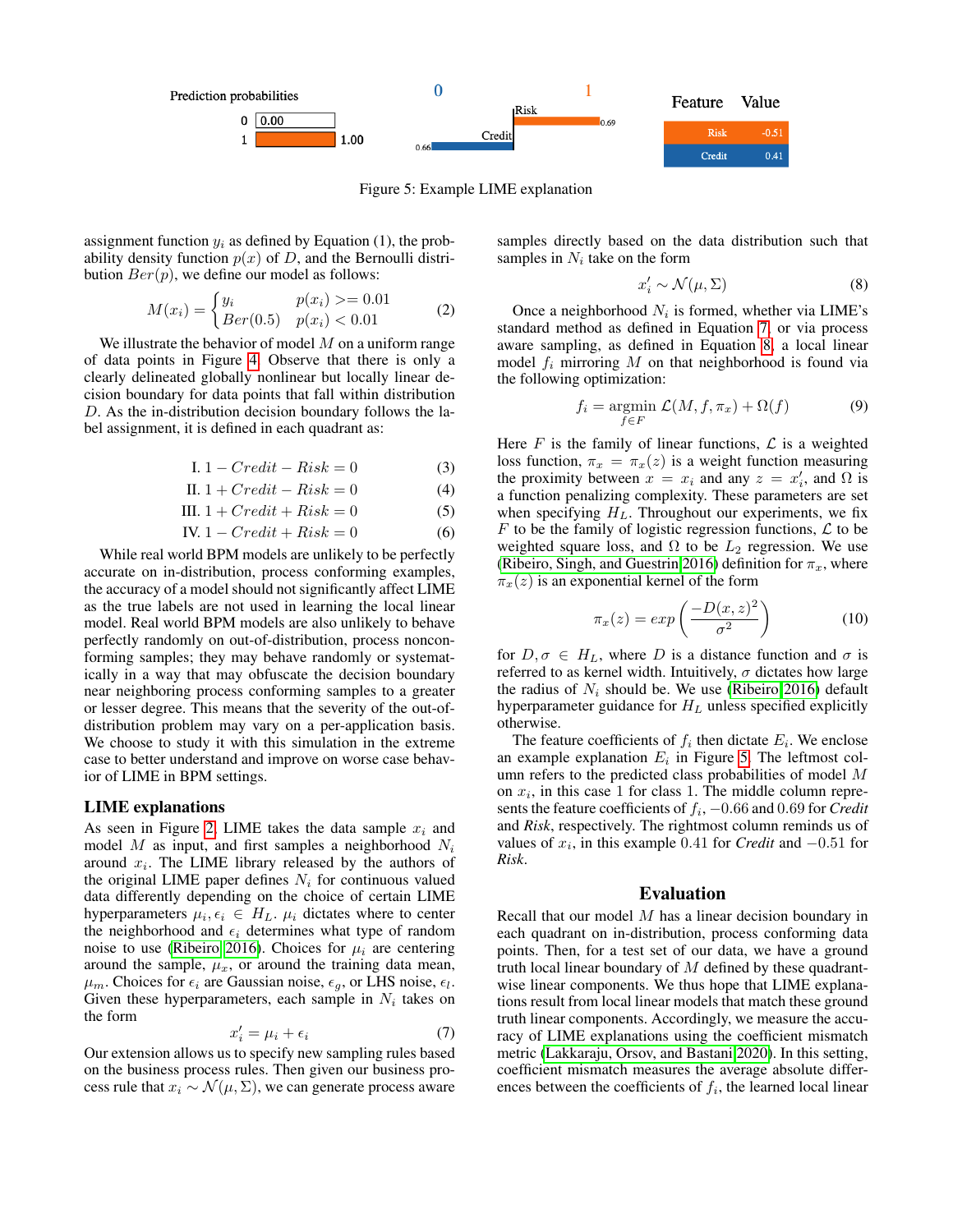<span id="page-4-13"></span>

|               | $ N_i =1K$      |                  |
|---------------|-----------------|------------------|
|               | $Credi\bar{t}$  | Risk             |
| Standard      | $0.95 \pm 1.01$ | $0.99 \pm 1.03$  |
| Process-aware | $0.76 \pm 0.72$ | $0.78 \pm 0.80$  |
|               | $ N_i =5K$      |                  |
|               | Credit          | Risk             |
| Standard      | $1.46 \pm 3.89$ | $2.61 \pm 11.47$ |
| Process-aware | $0.63 \pm 0.54$ | $0.69 \pm 0.77$  |

Table 1: Coefficient mismatch for neighborhoods with 1000 and 5000 samples, standard and process-aware sampling

model, and the ground truth linear component of M closest to  $x_i$ . By this definition, coefficient mismatch can take on any value in  $[0, \mathbb{R}]$  where the closer it is to 0, the more accurate the explanation is.

To better illustrate coefficient mismatch, let's calculate it for the explanation in Figure [5.](#page-3-2) From the rightmost column we see that *Credit* is 0.41 and *Risk* is  $-0.51$ , placing  $x_i$  in the fourth Cartesian quadrant. The ground truth linear component of  $M$  in the fourth quadrant is Equation [6,](#page-3-3) where the coefficients of *Credit* and *Risk* are −1 and 1 respectively. As listed in the middle column, in the learned local linear model  $f_i$ , the coefficient of *Credit* is  $-0.66$  in and the coefficient of *Risk* is 0.69. Thus coefficient mismatch is 0.34 for *Credit* and 0.31 for *Risk*. In the experiments below, we average values over multiple trials.

We compare explanations from LIME with standard neighborhood sampling to those generated by LIME with process aware neighborhood sampling over 100 trials, across neighborhood sizes of 1000 and 5000 samples, with the former being the standard neighborhood size in [\(Ribeiro 2016\)](#page-5-13). As summarized in Table [1,](#page-4-13) we observe that process aware sampling results in consistently lower coefficient mismatch scores for both features, indicating that it yields more accurate explanations. Observe that this trend prevails even when we reduce the neighborhood size, suggesting that process aware sampling requires fewer samples to attain a fixed level of explanation accuracy, or in other words, is more computationally efficient.

## **Discussion**

Our results suggest that process-aware sampling results in more accurate LIME explanations in BPM settings. As part of our future work, we look to confirm this result on real world BPM data and models. Our major goal is to deliver this capability as part of the IBM's Digital Business Automation suite of products, and making it available in IBM's AI Explainability 360 toolkit. We would expand any explanation user interface to include a textual explanation of the learned local linear model coefficients as the probabilistic interpretation of regression coefficients may not be known to all users.

On the methodological front, we hope to explore more ways to integrate business process knowledge into explanation models. In LIME, BPM rules could also be leveraged in D, the distance function hyperparameter weighting neighborhood samples, particularly in the case of categorical data.

If business process rules imply that a group of categories are more similar to each other than others, then that could inform the distance to neighborhood samples with those features more than a standard measure of whether the categories are identical or not. We also hope to explore whether our extension can be applied to similar explainable AI methods like SHAP where neighborhood sampling is also employed and the same out-of-distribution problem is observed [\(Lund](#page-5-7)[berg and Lee 2017;](#page-5-7) [Slack et al. 2019;](#page-5-11) [Kumar et al. 2020\)](#page-4-10). Recall that [\(Wang et al. 2020\)](#page-5-12) needed to perform additional feature engineering to encode knowledge about an important feature before using SHAP. If we take such knowledge to be a business process rule, incorporating process aware sampling into SHAP could perhaps resolve this in a systematic way with case-study agnostic guidelines.

## References

<span id="page-4-0"></span>Breuker, D.; Matzner, M.; Delfmann, P.; and Becker, J. 2016. Comprehensible Predictive Models for Business Processes. *MIS Quarterly* .

<span id="page-4-11"></span>Camargo, M.; Dumas, M.; and González-Rojas, O. 2019. Learning Accurate LSTM Models of Business Processes. In *Business Process Management*, 286–302. Springer International Publishing.

<span id="page-4-3"></span>Commission, F. T. 2013. Your Equal Credit Opportunity Rights. [https://www.consumer.ftc.gov/articles/0347-your](https://www.consumer.ftc.gov/articles/0347-your-equal-credit-opportunity-rights)[equal-credit-opportunity-rights.](https://www.consumer.ftc.gov/articles/0347-your-equal-credit-opportunity-rights)

<span id="page-4-2"></span>Daugherty, P. R.; and Wilson, H. J. 2018. *Human+ machine: reimagining work in the age of AI*. Harvard Business Press.

<span id="page-4-1"></span>Evermann, J.; Rehse, J.-R.; and Fettke, P. 2017. Predicting process behaviour using deep learning. *Decision Support Systems* .

<span id="page-4-4"></span>Goodman, B.; and Flaxman, S. 2017. European Union Regulations on Algorithmic Decision-Making and a "Right to Explanation". *AI Magazine* 38(3): 50–57. ISSN 0738-4602. doi:10.1609/aimag.v38i3.2741. URL [http://dx.doi.org/10.](http://dx.doi.org/10.1609/aimag.v38i3.2741) [1609/aimag.v38i3.2741.](http://dx.doi.org/10.1609/aimag.v38i3.2741)

<span id="page-4-9"></span>Google. 2020. Explainable AI. [https://cloud.google.com/](https://cloud.google.com/explainable-ai/#features) [explainable-ai/#features.](https://cloud.google.com/explainable-ai/#features)

<span id="page-4-6"></span>Grosskopf, A.; Decker, G.; and Weske, M. 2009. *The process: business process modeling using BPMN*. Meghan Kiffer Press.

<span id="page-4-8"></span>IBM. 2019. AI Explainability 360. [https://aix360.]( https://aix360.mybluemix.net/) [mybluemix.net/.]( https://aix360.mybluemix.net/)

<span id="page-4-5"></span>Jan, S. T.; Ishakian, V.; and Muthusamy, V. 2020. AI Trust in business processes: The need for process-aware explanations. *IAAI* .

<span id="page-4-10"></span>Kumar, I. E.; Venkatasubramanian, S.; Scheidegger, C.; and Friedler, S. 2020. Problems with Shapley-value-based explanations as feature importance measures.

<span id="page-4-12"></span>Lakkaraju, H.; Orsov, N.; and Bastani, O. 2020. "Robust and Stable Black Box Explanations". In *the 37th ICML*.

<span id="page-4-7"></span>Lipton, Z. C. 2016. The Mythos of Model Interpretability.